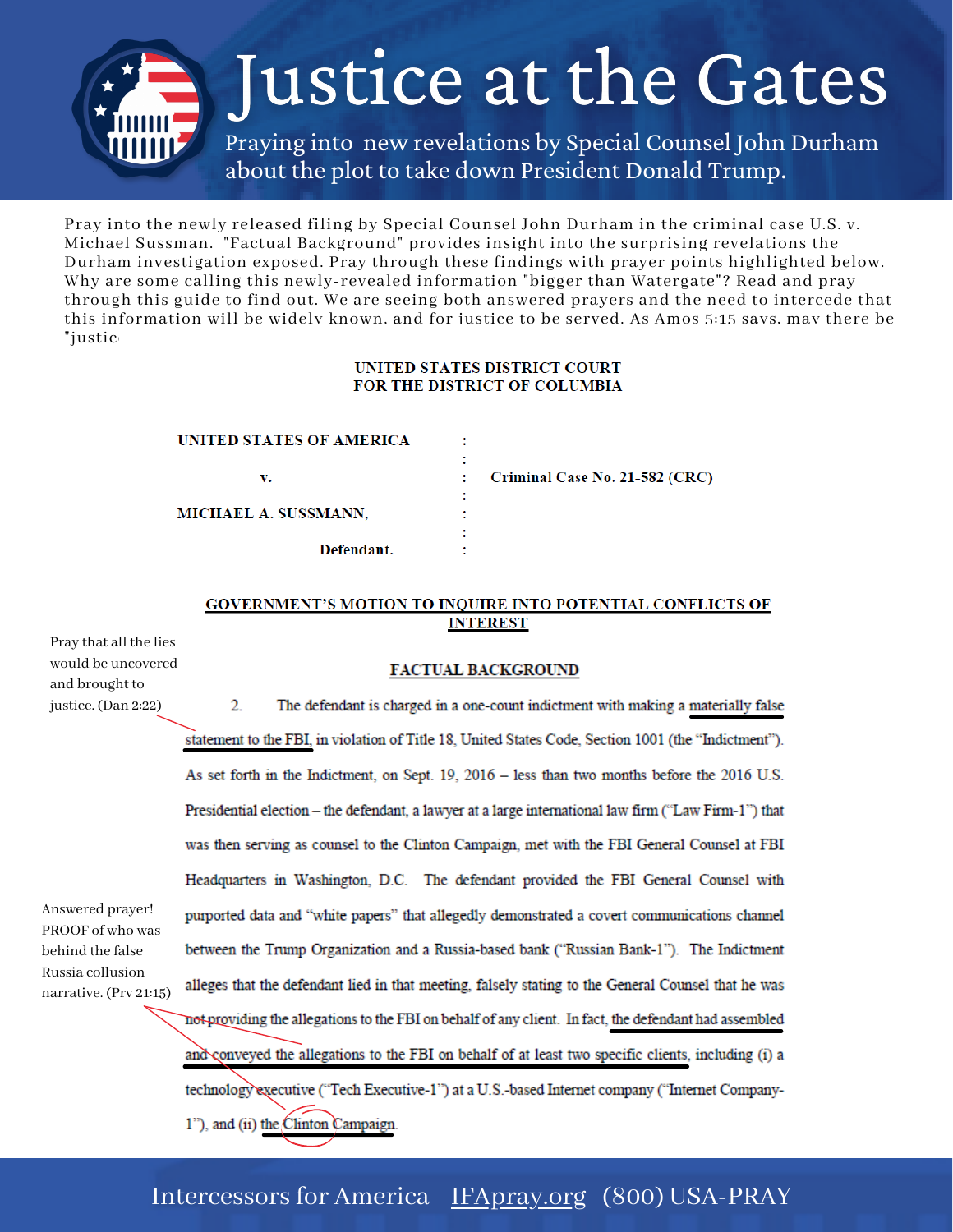3. The defendant's billing records reflect that the defendant repeatedly billed the Clinton Campaign for his work on the Russian Bank-1 allegations. In compiling and disseminating these allegations, the defendant and Tech Executive-1 also had met and communicated with another law partner at Law Firm-1 who was then serving as General Counsel to the Clinton Campaign ("Campaign Lawyer-1").

Ask for justice for everyone involved in this scheme. (Num 32:23)

4 The Indictment also alleges that, beginning in approximately July 2016, Tech Executive-1 had worked with the defendant, a U.S. investigative firm retained by Law Firm-1 on Pray for full exposure behalf of the Clinton Campaign, numerous cyber researchers, and employees at multiple Internet of the misuse of power. (Lk 16:10) companies to assemble the purported data and white papers. In connection with these efforts, Tech

Answered prayer! PROOF of fake Russia narrative. (Jer 33:3)

> Pray for justice in the crime of infiltrating White House servers. (2 Pt 2:19)

> > Pres. Trump wastargeted. (Ex 20:16)

pertaining to (i) a particular healthcare provider, (ii) Trump Tower, (iii) Donald Trump's Central Park West apartment building, and (iv) the Executive Office of the President of the United States ("EOP"). (Tech Executive-1's employer, Internet Company-1, had come to access and maintain dedicated servers for the EOP as part of a sensitive arrangement whereby it provided DNS Thank God for this PROOF that

resolution services to the EOP. Tech Executive-1 and his associates exploited this arrangement by mining the EOP's DNS traffic and other data for the purpose of gathering derogatory information about Donald Trump.)

5.

6. The Indictment further details that on February 9, 2017, the defendant provided an updated set of allegations - including the Russian Bank-1 data and additional allegations relating

Executive-1 exploited his access to non-public and/or proprietary Internet data. Tech Executive-1 also enlisted the assistance of researchers at a U.S.-based university who were receiving and analyzing large amounts of Internet data in connection with a pending federal government cybersecurity research contract. Tech Executive-1 tasked these researchers to mine Internet data to establish "an inference" and "narrative" tying then-candidate Trump to Russia. In doing so, Tech Executive-1 indicated that he was seeking to please certain "VIPs," referring to individuals at Law Firm-1 and the Clinton Campaign.

Tech Executive-1 and his associates exploited was domain name system ("DNS") Internet traffic

The Government's evidence at trial will also establish that among the Internet data

Pray for people in power to be surrounded by ethical advisors and assistants. (Gal 1:10)

## Intercessors for America [IFApray.org](http://ifapray.org/) (800) USA-PRAY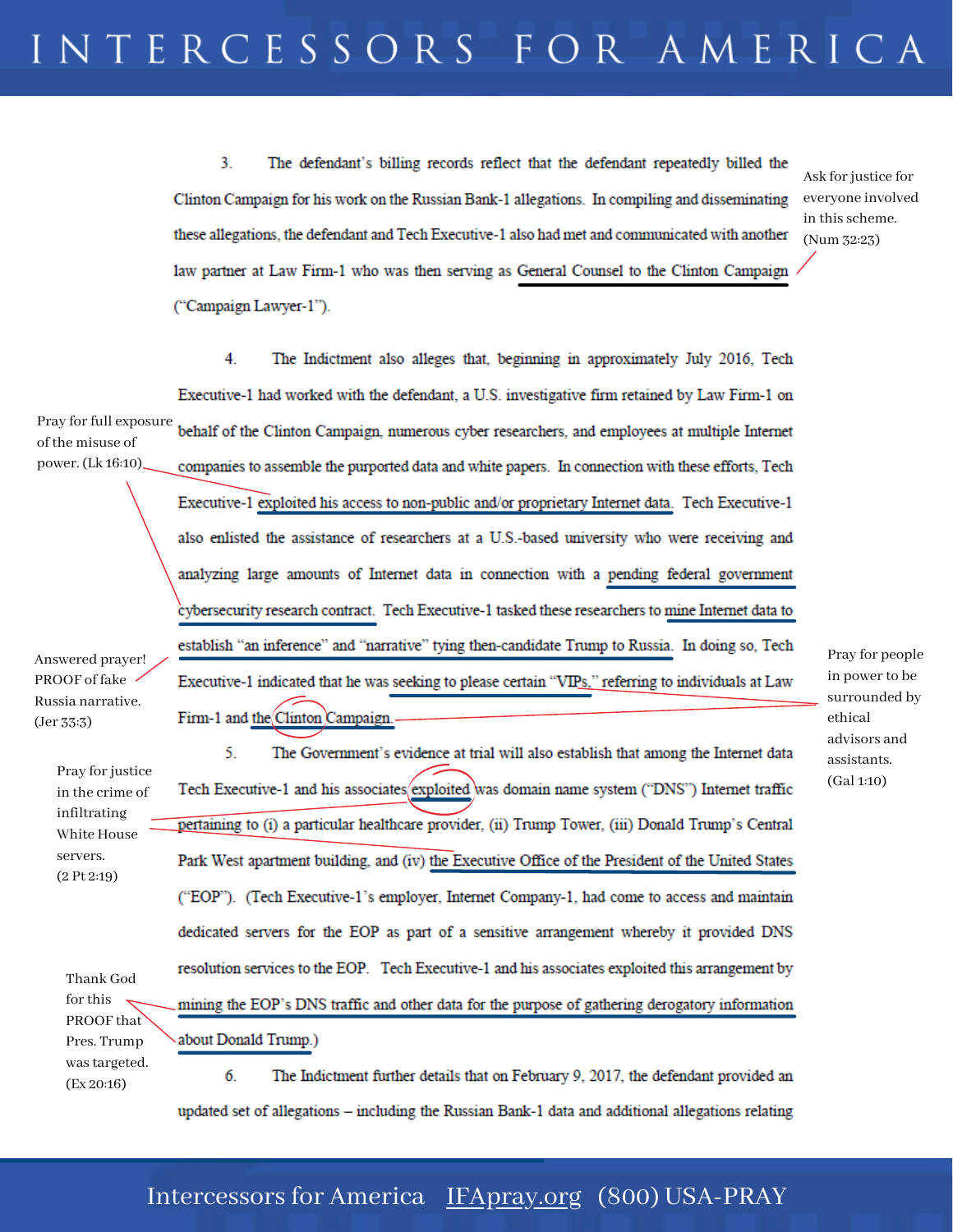## INTERCESSORS FOR AMERICA

to Trump – to a second agency of the U.S. government ("Agency-2"). The Government's evidence at trial will establish that these additional allegations relied, in part, on the purported DNS traffic that Tech Executive-1 and others had assembled pertaining to Trump Tower, Donald Trump's New York City apartment building, the EOP, and the aforementioned healthcare provider. In his meeting with Agency-2, the defendant provided data which he claimed reflected purportedly suspicious DNS lookups by these entities of internet protocol ("IP") addresses affiliated with a Russian mobile phone provider ("Russian Phone Provider-1"). The defendant further claimed that these lookups demonstrated that Trump and/or his associates were using supposedly rare. Russian-made wireless phones in the vicinity of the White House and other locations. The Special Counsel's Office has identified no support for these allegations. Indeed, more complete DNS data that the Special Counsel's Office obtained from a company that assisted Tech Executive-1 in assembling these allegations reflects that such DNS lookups were far from rare in the United States. For example, the more complete data that Tech Executive-1 and his associates gathered - but did not provide to Agency-2 - reflected that between approximately 2014 and 2017, there were a total of more than 3 million lookups of Russian Phone-Provider-1 IP addresses that originated with U.S.-based IP addresses. Fewer than 1,000 of these lookups originated with IP addresses affiliated with Trump Tower. In addition, the more complete data assembled by Tech Executive-1 and his associates reflected that DNS lookups involving the EOP and Russian Phone Provider-1 began at least as early 2014 (i.e., during the Obama administration and years before Trump took office) - another fact which the allegations omitted.

Pray for proper conviction of perjury. (Dan 2:22)

Ask God to expose any evil and wicked acts affecting the U.S. (Job 12:22)

Answered prayer! No evidence Pres. Trump colluded with Russia. (Ps 91:8)

> 7. In his meeting with Agency-2 employees, the defendant also made a substantially similar false statement as he had made to the FBI General Counsel. In particular, the defendant asserted that he was not representing a particular client in conveying the above allegations. In truth and in fact, the defendant was representing Tech Executive-1 - a fact the defendant subsequently acknowledged under oath in December 2017 testimony before Congress (without identifying the client by name).